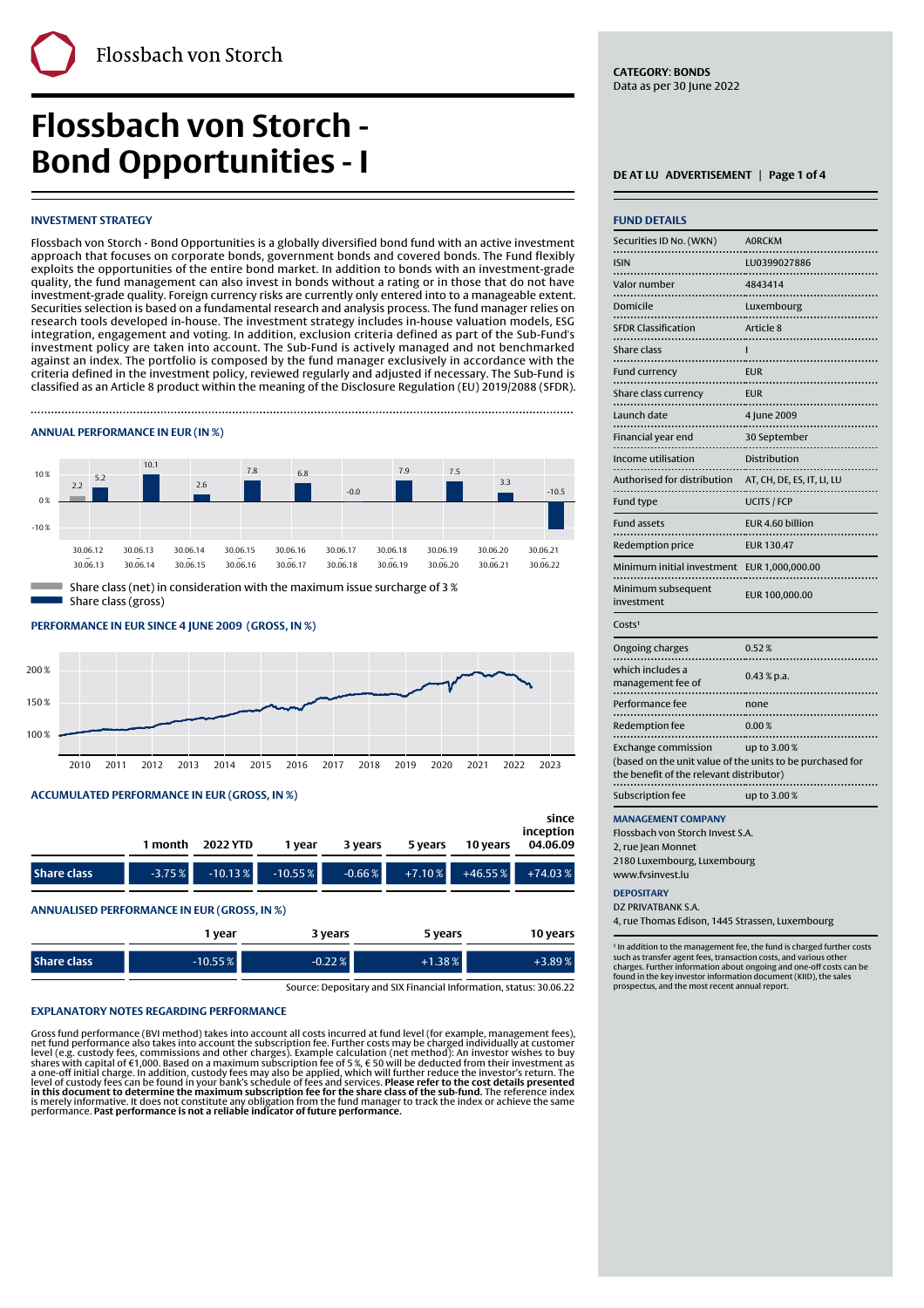# **Flossbach von Storch - Bond Opportunities - I** DEATLU ADVERTISEMENT | Page 2 of 4

# **TOP 10 GUARANTORS OVERALL FUND LEVEL (IN %)**

| $\mathbf{1}$ . | Republic of Germany            | 11.93% |
|----------------|--------------------------------|--------|
| 2.             | United States of America       | 5.71%  |
| 3.             | Commonwealth of Australia      | 3.56%  |
| 4.             | Commerzbank AG                 | 2.42%  |
| 5.             | Porsche Automobil Holding SE   | 2.42%  |
| 6.             | Kreditanstalt für Wiederaufbau | 2.41%  |
| 7.             | Berkshire Hathaway Inc.        | 2.35%  |
|                | 8. ZF FRIEDRICHSHAFEN AG       | 2.33%  |
| 9.             | Netflix Inc.                   | 2.29%  |
| 10.            | Canada                         | 2.21%  |
| <b>Total</b>   |                                | 37.63% |

Source: Depositary and Flossbach von Storch, status: 30.06.22

**The portfolio currently contains 254 securities.**

# **CREDIT RATING FOR BONDS (IN %)**

| AAA        | 40.76% |
|------------|--------|
| AA         | 7.19%  |
| А          | 11.10% |
| <b>BBB</b> | 23.49% |
| BB         | 16.03% |
| в          | 0.96%  |
| <b>NR</b>  | 0.47%  |

Source: Depositary and Flossbach von Storch, status: 30.06.22

A simplified ratings scorecard is used when determining the rating. Trends (+/-) are not taken into account in this process. Convertibles are not considered.

# **KEY FUND FIGURES**

| Average Yield to Maturity                                        | 3.44 %     |
|------------------------------------------------------------------|------------|
| Duration                                                         | 3.10 years |
| Source: Depositary and Flossbach von Storch,<br>status: 30.06.22 |            |

### **MONTHLY COMMENTARY**

The fund commentary is still being finalised and will be completed by the 8th business day at the latest.

#### **TOP 10 SECTORS (IN %)\***

Finally, the contract of the contract of the contract of the contract of the contract of the contract of the c

| <b>Financials</b><br>1.             | 21.24% |
|-------------------------------------|--------|
| 2.<br><b>Communication Services</b> | 18.31% |
| 3.<br><b>Real Estate</b>            | 12.65% |
| 4.<br>Consumer Discretionary        | 11.92% |
| 5.<br><b>Health Care</b>            | 8.78%  |
| 6.<br><b>Information Technology</b> | 7.49%  |
| 7.<br>Industrials                   | 7.33%  |
| 8.<br><b>Consumer Staples</b>       | 5.70%  |
| 9.<br><b>Materials</b>              | 3.02%  |
| 10.<br>Energy                       | 2.17%  |
| Total                               | 98.61% |
|                                     |        |

Source: Depositary and Flossbach von Storch, status: 30.06.22

\* refer to corporate bonds

#### **ASSET ALLOCATION (IN %)**



55.32 % Corporate bonds

- **1 28.17 % Government bonds**
- $10.24 %$  Cash 10.19% Covered Bonds
- **12 0.14% Convertible bonds**
- 1 -4.07 % Other (incl. derivatives)

Source: Depositary and Flossbach von Storch, status: 30.06.22

### **FUND MANAGEMENT**

**CATEGORY**: **BONDS** Data as per 30 June 2022



**Frank Lipowski** At Flossbach von Storch since 2009.



**Wilhelm Wildschütz** At Flossbach von Storch since 2018.

#### **AWARDS**

# **Morningstar Rating™ overall\*:** \* \* \* \* \* \*

\* Morningstar Rating™ overall: © (2022) Morningstar Inc. All rights reserved. The information contained herein: (1) is protected by copyright for Morningstar and / or its content providers; (2) may not be copied or distributed, and (3) is not guaranteed with regard to its accuracy, completeness, or timeliness. Neither Morningstar nor its content providers are liable for any damages or losses that may result from the use of this information. Ratings refer to the previous month.

For more information on Morningstar's ratings, please visit:

[http://www.morningstar.co.uk/uk/help/Methodol](http://www.morningstar.co.uk/uk/help/Methodology.aspx) [ogy.aspx](http://www.morningstar.co.uk/uk/help/Methodology.aspx)

status: 31.05.22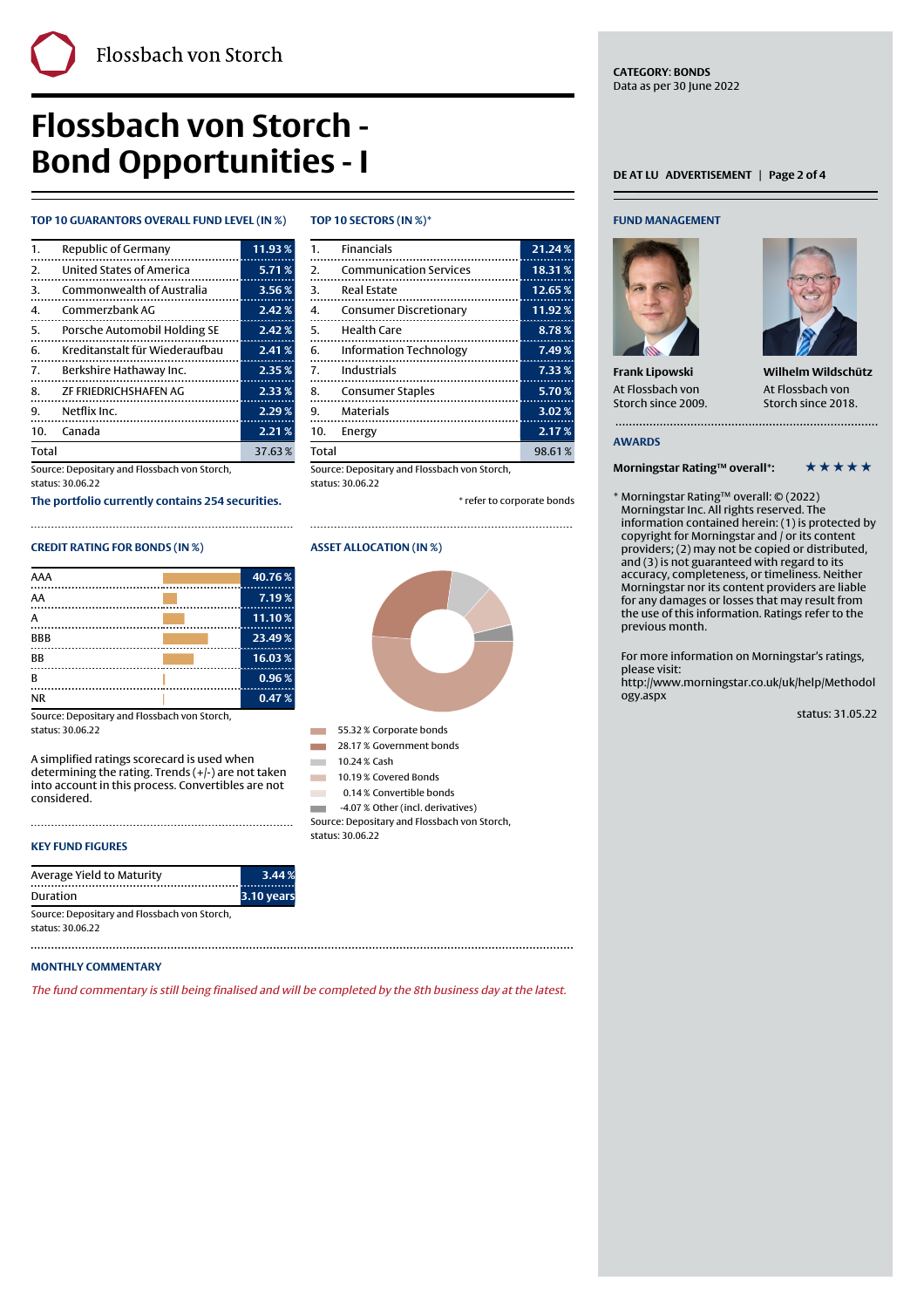**Flossbach von Storch - Bond Opportunities - I** DEATLU ADVERTISEMENT | Page 3 of 4

### **OPPORTUNITIES**

- + Participate in global bond market growth.
- + Income can be generated from regular interest payments.
- + Active interest rate, currency and risk management (e.g. from the use of derivatives).

#### **RISKS**

Country, credit and issuer liquidity risk. Also potential exchange rate risks. If securities are illiquid (i.e. thinly traded), there is a risk that it may either not be possible to sell the assets at all or only by accepting a significant discount on the sale price. ESG criteria can restrict the selection of target investments in terms of category and number, sometimes considerably. -

Finally, the contract of the contract of the contract of the contract of the contract of the contract of the c

- Investing in bonds may entail price risks, especially in case of rising interest rates on the capital markets. Where used, derivatives can have a greater negative impact on the fund value than would be the case if the assets were acquired directly. This can affect the fund's risk profile and volatility (tendency for the price to fluctuate). -

**Please read the Prospectus and particularly the RISK WARNINGS section and the specific annex of the subfund to understand the risks and benefits of this product.**

**CATEGORY**: **BONDS** Data as per 30 June 2022

#### **INVESTOR PROFILE**

#### **CONSERVATIVE:**

The fund is appropriate for conservative investors. Due to the composition of the net sub-fund assets, there is a moderate degree of risk but also a moderate degree of profit potential. The risks may consist in particular of currency risk, credit risk and price risk, as well as market interest rate risks.

#### **INVESTMENT HORIZON:**

Medium-term: 3 to 5 years

#### **RISK/RETURN PROFILE**

| Low risk |                         |  |  |                          | High risk |  |
|----------|-------------------------|--|--|--------------------------|-----------|--|
|          | Potentially low revenue |  |  | Potentially high revenue |           |  |
|          |                         |  |  | 5                        | 6         |  |

The historical data used for calculating the synthetic indicator is not a reliable indication of the future risk and reward profile of the share class. The category shown is not guaranteed to remain unchanged and may shift over time. Even the lowest category does not mean a risk-free investment. This share class has been placed in the aforementioned risk class because its unit price is subject to little to medium fluctuation, therefore the profit potential and loss exposure may be low to moderate. Because of the calculation model used, all risks may not be taken into consideration when placing the share class in a risk class. Detailed information can be found in the section entitled "Risks" of the prospectus.